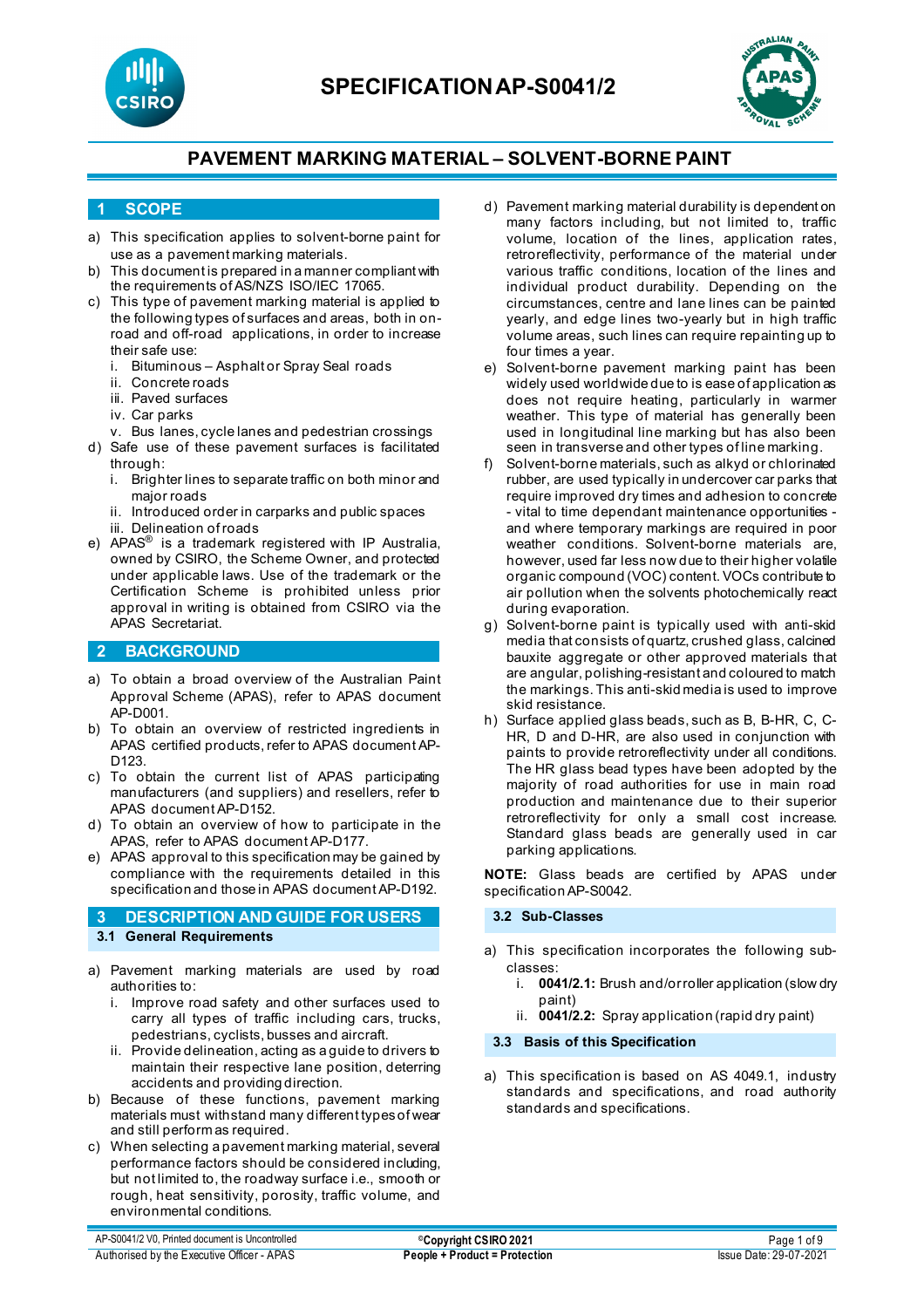



### **4 DEFINITIONS AND ACRONYMS**

### **4.1 Definitions**

The definition of terms used in this document and in the Certification Scheme can be found in APAS document AP-D001. In addition, the following definitions within this document shall apply:

- a) **Agency for Conformity Assessment**: An organisation or testing authority, recognised by APAS, that is either part of the Clients Recognised Manufacturing Unit (RMU) and perform all of the required tests, or a specialist laboratory contracted either by the APAS Secretariat or by the Client, to carry out specific tests that are beyond the capability of the Client RMU.
- b) **Certification Scheme:** The Certification system related to specified products (Paint, Surface Coating Materials and Non-Paint Products) to which the same specified requirements, specific rules and procedures apply. APAS is the applicable Certification Scheme.
- c) **Longitudinal Line Markings:** All lines that are generally parallel to the traffic flow, such as dividing, barrier, lane, edge, turn, continuity and transition lines and outline markings.
- d) **Pavement Markings:** All longitudinal line markings, transverse line markings and pavement messages for the purpose of guiding traffic.
- e) **Retroreflectivity:** The value of reflected light measured in millicandela / square metre / incident lux (mcd/m<sup>2</sup>/lx) using a retroreflectometer.
- f) **Scheme Owner:** The organisation responsible for developing and maintaining the certification scheme. CSIRO is the APAS Scheme Owner.
- g) **Secretariat:** The organisation that provides administrative support and other resources necessary to keep the Certification Scheme functioning. The Secretariat is vested in CSIRO.
- h) **Transverse Line Markings:** All lines and markings that are marked at right angles to the traffic flow such as stop and give way lines, turn lines, markings at stop and give way signs, pedestrian crossway lines, diagonal and chevron markings, arrows, shapes, symbols, numerals, parking areas and kerb markings.

### **4.2 Acronyms**

- **ACE** Agency for Conformity Assessment<br>**APAS** Australian Paint Approval Scheme
- **APAS** Australian Paint Approval Scheme
- **CRCL** CSIRO Recognised Competent Laboratory
- **CSIRO** Commonwealth Scientific and Industrial Research Organisation
- **EO** Executive Officer, APAS<br>**PDS** Product Data Sheet
- **PDS** Product Data Sheet<br> **RMU** Recognised Manufa
- **RMU** Recognised Manufacturing Unit<br>**SDS** Safety Data Sheet
- **Safety Data Sheet**
- **SUSMP** Standard for the Uniform Scheduling of Medicines and Poisons
- **TDS** Technical Data Sheet<br>**VOC** Volatile organic comp
- **VOC** Volatile organic compounds<br>
WHS Workplace Health and Safety
- **Workplace Health and Safety**

### **5 REFERENCED DOCUMENTS**

- a) The following standards are referenced in this document:
	- i. **AS 1152** Specification for test sieves (withdrawn)
	- ii. **AS/NZS 1580** Paints and related materials: Methods of test.
	- iii. **AS/NZS 2009**  Glass beads for pavementmarking materials
	- iv. **AS 2700**  Colour standards for general purpose
	- v. **AS 4049.1** [Paints and related materials -](https://www.saiglobal.com/online/Script/Details.asp?DocN=AS0733764320AT) [Pavement marking materials –](https://www.saiglobal.com/online/Script/Details.asp?DocN=AS0733764320AT) Part 1: Solventborne paint - For use with surface applied glass [beads](https://www.saiglobal.com/online/Script/Details.asp?DocN=AS0733764320AT)
	- vi. **AS 4049.4** Paints and related materials Pavement marking materials – Part 4: High performance pavement marking systems
	- vii. **AS 4049.5** Paints and related materials Pavement marking materials – Part 5: Performance assessment of pavement markings
	- viii.**AS 4663**  Slip resistance measurement of existing pedestrian surfaces
	- ix. **AS ISO/IEC 17025** General requirements for the competence of testing and calibration laboratories<br> **AS/NZS** ISO/IEC 17065 - Conformity
	- x. **AS/NZS ISO/IEC 17065**  Conformity assessment: Requirements for bodies certifying products, processes and services

These documents may be purchased through the Reference Standards Australia website: <https://www.standards.org.au/>

xi. **The Poisons Standard June 2021**: Standard for the Uniform Scheduling of Medicines and Poisons (SUSMP) No. 33, Part 2: Control on Medicines and Poisons, Section Seven / Appendix I Paint or Tinters

This document is available from the Australian Government Federal Register of Legislation website at: <https://www.legislation.gov.au/Details/F2021L00650>

xii. **Test Method TP343 – Determination of Skid Resistance with the Micro Griptester** DPTI (Department of Planning, Transport & Technical Services Group **Procedures** 

This document is available from the DPTI website: [https://www.dpti.sa.gov.au/materials\\_technology\\_docum](https://www.dpti.sa.gov.au/materials_technology_documents/test_procedures2) [ents/test\\_procedures2](https://www.dpti.sa.gov.au/materials_technology_documents/test_procedures2)

- b) The following documents were utilised in the creation of this document:
	- i. Austroads Technical Specification ATS 4110: Longitudinal Pavement Marking
	- ii. NZTA P30: Specification for High Performance Roadmarking
	- iii. QA Specification R145 Pavement Marking (Performance Based), Transport for NSW (TfNSW)
	- iv. QA Specification 3351 Road Marking Paint, Transport for NSW (TfNSW)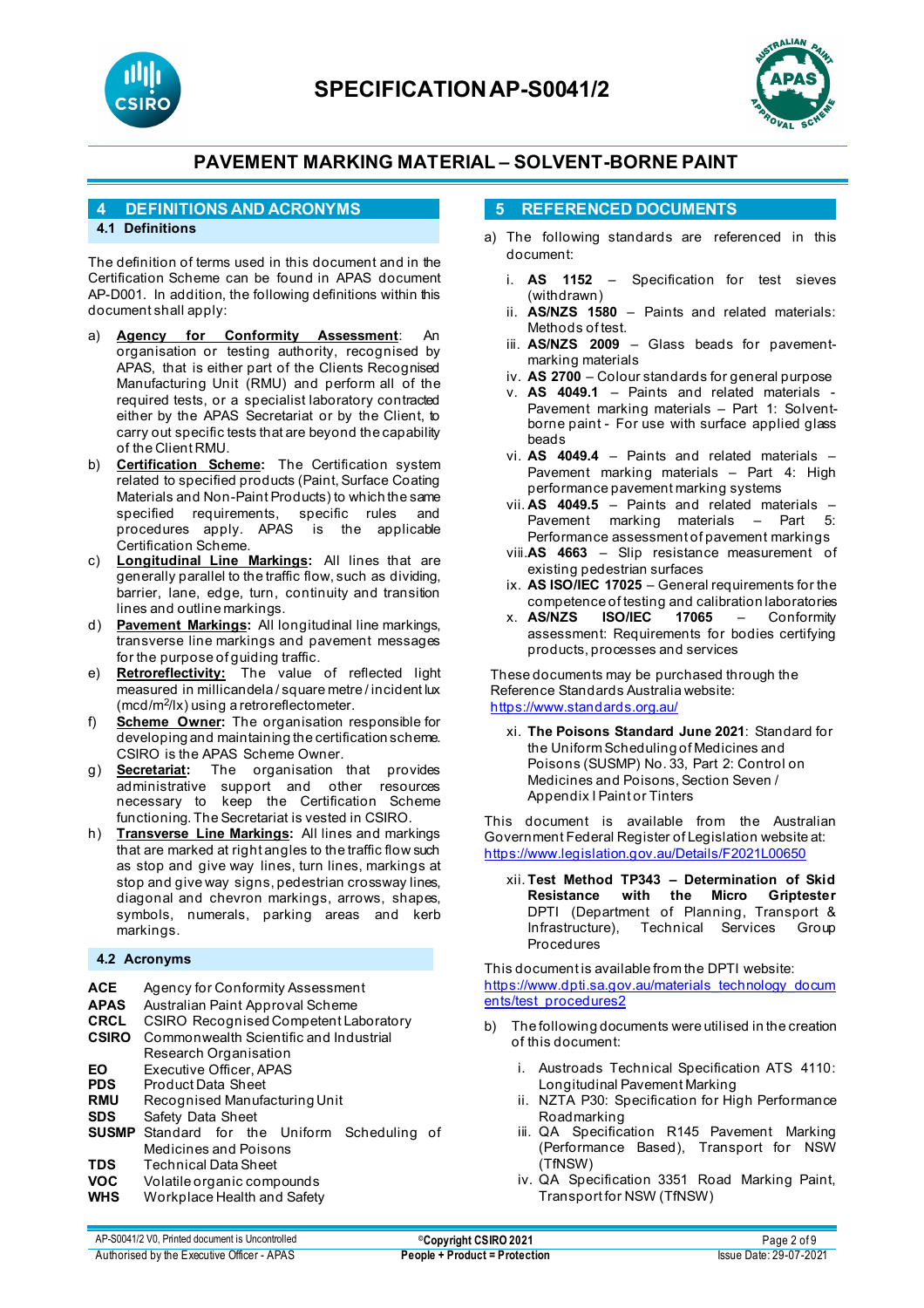



- v. RIAA Industry Guide: Series 1 Facilities Pavement Marking, 1.1 Off Street Parking Facilities Marking Guide
- vi. Section 721 Pavement Markings, VicRoads
- vii. Section 971 Traffic Marking Materials, Florida Department of Transport
- viii.Specification 604: Pavement Marking, Main Roads QA
- ix. SWA-0-QA-SPE-0610 Pavement Marking (All Lane Running Section), SmartWays Alliance
- x. Transport and Main Roads Specifications MRTS45 Road Surface Delineation
- c) The following APAS documents are referenced in this document:
	- i. AP-D001 Rules Governing How APAS® **Operates**
	- ii. AP-D114 Rules Governing APAS® Recognition as a Testing Authority
	- iii. AP-D123 Restrictions on Ingredients in Product Formulations
	- iv. AP-D152 APAS® Participating Manufacturers and Resellers
	- v. AP-D177 Rules Governing How Product Manufacturers participate in APAS®
	- vi. AP-D181 Volatile Organic Compounds (VOC) Limits
	- vii. AP-D192 Rules Governing APAS® Product Certification Scheme
	- viii.AP-S0042 Glass Beads For use in and with Pavement Marking Materials

All APAS documents and specifications are available for download from the APAS website: <https://vs.csiro.au/apas/documents/>

<https://vs.csiro.au/apas/specifications/>

- **6 COMPOSITIONAL AND GENERAL REQUIREMENTS 6.1 Binder**
- a) There are no restrictions placed on the type of binder used in solvent-borne pavement marking paints.
- b) Primary importance is placed on the ability of the binder to be compliant with the technical requirements of clause 8, Table 1 below.

### **6.2 Volatiles**

- a) The volatile portion shall principally be comprised of volatile non-aqueous solvents.
- b) For VOC content restrictions, refer to APAS document AP-D181.

### **6.3 Pigmentation**

- a) Pigments used shall be non-toxic, non-corrosive, lead-free and either organic or inorganic in nature (for coloured products), complying with the requirements of the SUSMP.
- b) Primary importance is placed on the ability of the pigmentation to be compliant with the technical requirements of clause 8, Table 1 below.

#### **6.4 Colour**

- a) Longitudinal and transverse pavement markings are typically white and yellow.
- b) Transverse (and other pavement markings) can also be a variety of colours, typically but not limited to white, yellow, red (bus lanes), green (cycle lanes), blue, grey and black. Refer to the manufacturer's Technical Data Sheet (TDS) or Product Data Sheet (PDS) for further information.

# **7 PRODUCT APPROVAL REQUIREMENTS**

**7.1 General Requirements**

- a) The product and its application for approval shall comply with the relevant requirements of this specification and of APAS document AP-D192 during the life of the approval.
- b) Upon successful assessment of the laboratory component of this specification, CLASS II (interim) certification may be awarded in order to undertake the field testing component. Three (3) years from date of certificate issue is the timeframe given in order to undertake this work.
- c) After successful assessment of the field testing component of this specification, CLASS I (full) certification may be awarded for the balance of the standard seven (7) year certification period i.e., 4 years.

### **7.2 Technical Requirements**

- a) **Current Requirements**: All laboratory testing must be completed as per the requirements of clause 8, Table 1 by an ACE. All performance based field testing must be carried out by a CRCL (refer to Note B) within the CLASS II certification period.
- b) **Future Requirements:** All laboratory testing and field testing requirements stated in clause 8, Table 1 must be undertaken by an AS ISO/IEC 17025 accredited laboratory with all applicable test methods included in their Scope of Accreditation. A grace period will exist in order for all testing facilities to achieve AS ISO/IEC 17025 accreditation. This Grace period will end on **31st July 2023**.
- c) AS ISO/IEC 17025 accreditation shall be provided by an organisation accredited by an ILAC Mutual Recognition Arrangement signatory and having a Scope of Accreditation covering AS ISO/IEC 17025 requirements. In Australia, NATA provides AS ISO/IEC 17025 accreditation. A list of international ILAC accreditation bodies can be found on the ISO website.
- d) Performance based testing is typically to be undertaken on the **white** product only due to coloured materials representing lower market volumes, making them exempt from field testing. This exemption only exists **provided that** coloured materials are based on the same formulation (specifically the binder system) as the white product. Yellow products of the same formulation can be substituted in the absence of white.
- e) If a coloured material is the only product seeking certification, then it must also undertake the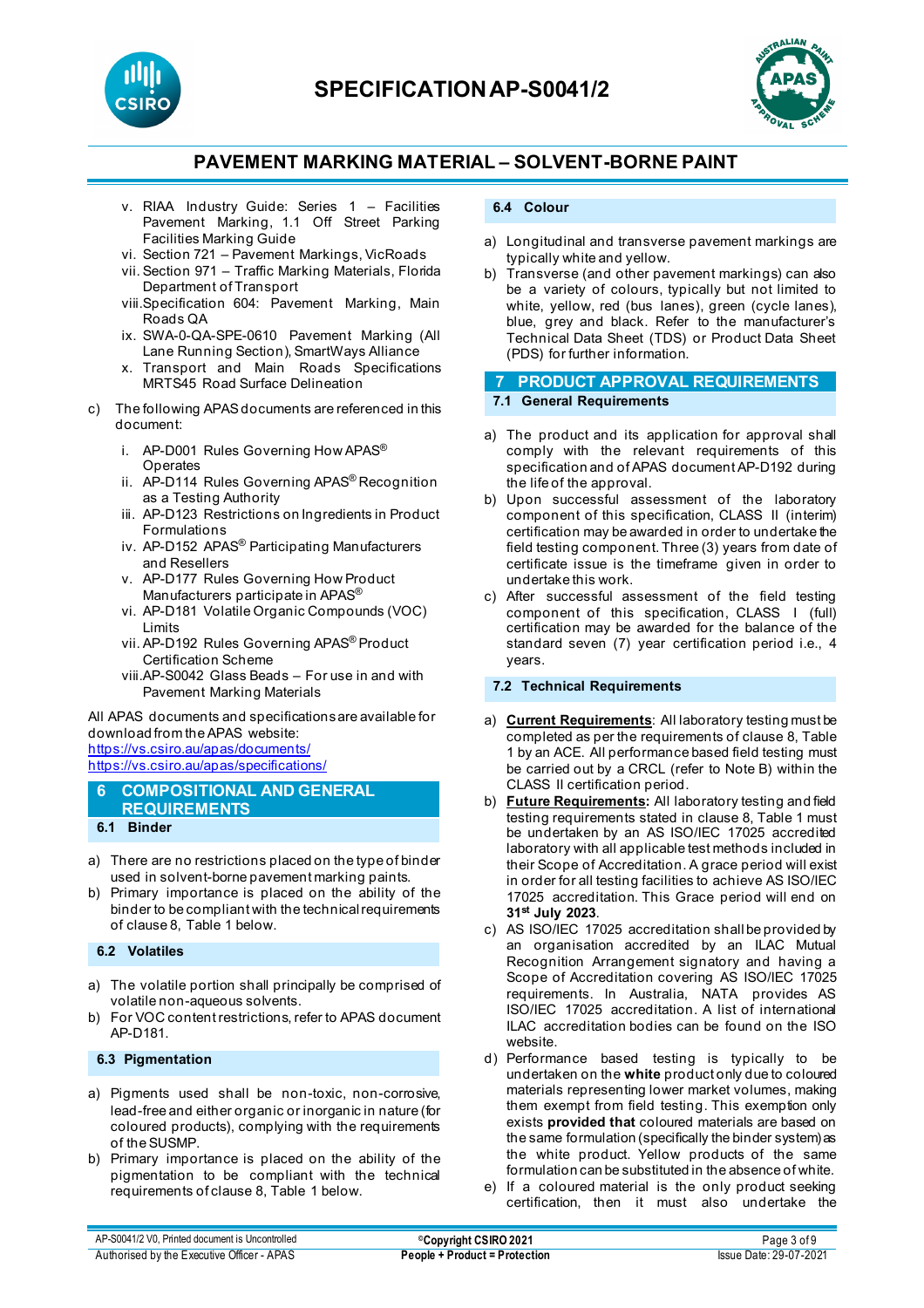



performance-based testing requirements of clause 8, Table 1.

### **7.3 Health and Safety Requirements**

- a) The product shall comply with all requirements of clause 6.3 and 6.4 of APAS document AP-D192.
- b) The manufacturer's Safety Data Sheet (SDS) must be studied closely prior to using the product and complied with during use of the product.
- c) Solvent-borne paint is flammable and should be stored away from all sources of heat or ignition.
- d) Solvent-borne paint containers should be resealed immediately after use and good ventilation provided during use to minimise the risk of fire or explosion and the long-term toxic effects of absorption of the vapour into the lungs.
- e) Care should be taken to avoid contact with the skin using protective clothing and barrier cream where necessary.
- f) Products intended for sale in Australia shall comply with all the requirements of the SUSMP. Products intended for sale in other countries shall comply with all local WHS and environmental requirements.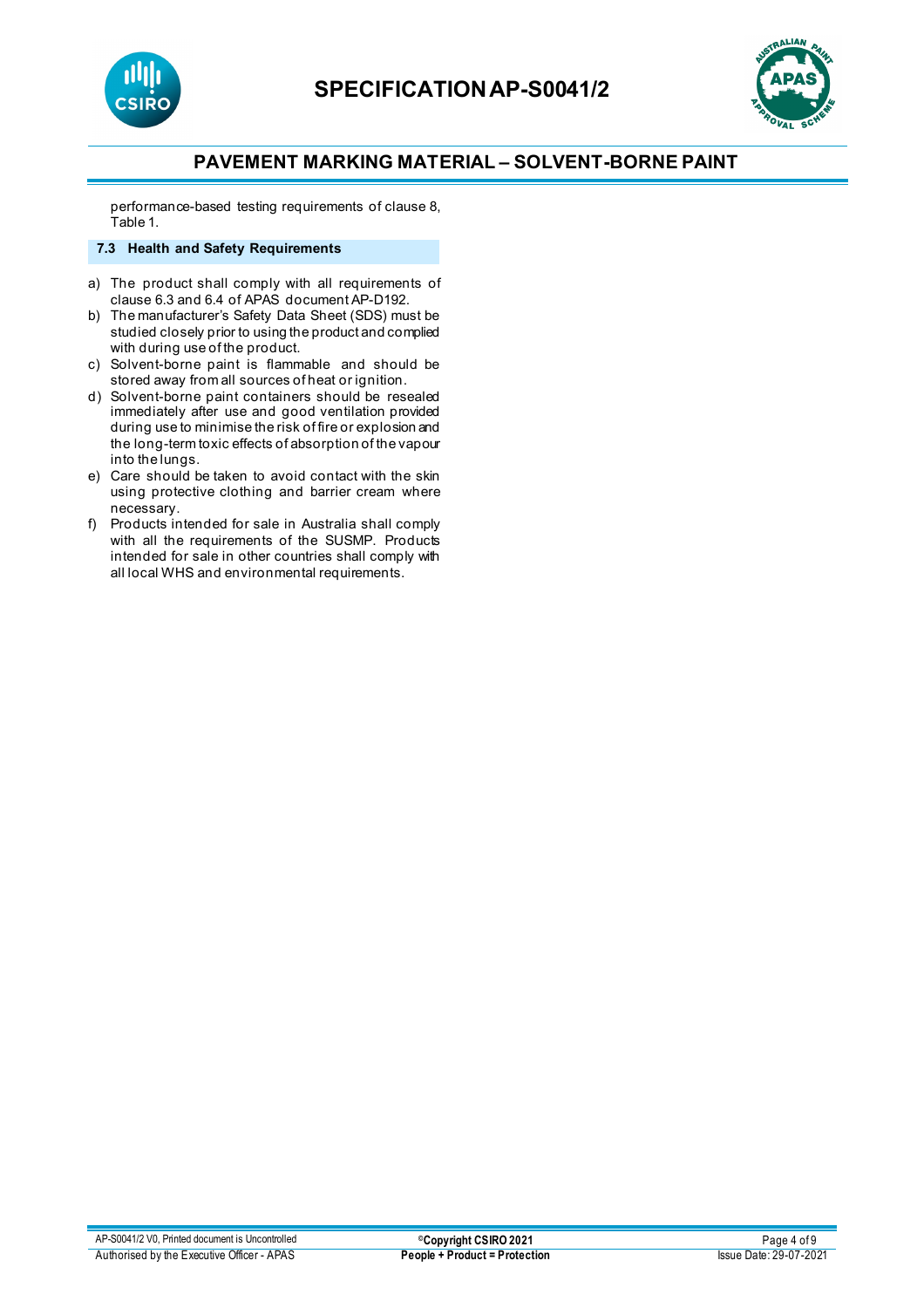



# **8 TABLE 1: PERFORMANCE PROPERTIES**

| TEST:                                       | <b>APPLICABLE STANDARD /</b><br><b>TEST REFERENCE:</b>                                                       | <b>REQUIREMENTS:</b>                                                                                                                                                                                                                                                                                                             |  |  |
|---------------------------------------------|--------------------------------------------------------------------------------------------------------------|----------------------------------------------------------------------------------------------------------------------------------------------------------------------------------------------------------------------------------------------------------------------------------------------------------------------------------|--|--|
| Laboratory Testing Requirements A           |                                                                                                              |                                                                                                                                                                                                                                                                                                                                  |  |  |
| <b>Condition in the</b><br><b>Container</b> | AS 4049.1 (clause 7.1.1)<br>AS/NZS 1580.103.1<br>AS/NZS 1580.211.1                                           | Tested at 4 weeks from the date of product manufacture, the<br>Settling Rate is to be not less than 8 and material to be free<br>from skin, lumps, gel and coarse particles - report results.                                                                                                                                    |  |  |
| <b>Fineness of Paint</b>                    | AS 4049.1 (clause 7.1.2 and<br>Appendix D)<br>AS 1152                                                        | Not more than 0.1% paint remaining - report results.                                                                                                                                                                                                                                                                             |  |  |
| Consistency                                 | AS 4049.1 (clause 7.1.3)<br>AS/NZS 1580.214.1                                                                | Within ±5% of manufacturers specification - report results.                                                                                                                                                                                                                                                                      |  |  |
| <b>Application Properties</b>               | AS 4049.1 (clause 7.1.4)<br>AS/NZS 1580.205.1<br>AS/NZS 1580.205.3<br>AS/NZS 1580.205.2<br>AS/NZS 1580.205.4 | Smooth and uniform film, with even edges. If applied by<br>spray application, there should be no objectionable splatter<br>and the gun does not clog under normal requirements -<br>report results.                                                                                                                              |  |  |
| No-Pick-Up Time                             | AS 4049.1 (clause 7.1.5)<br>AS/NZS 1580.401.8                                                                | $0041/2.1$ : > 5 to < 15 minutes - report results.<br>0041/2.2: $\leq$ 5 minutes - report results.                                                                                                                                                                                                                               |  |  |
| Colour                                      | AS 4049.1 (clause 7.1.6 and<br>Appendix F)<br>AS/NZS 1580.601.1<br>AS 2700                                   | White: Approximate match to N14 White. Alternative colour<br>is whiter than Y35 Off white.                                                                                                                                                                                                                                       |  |  |
|                                             |                                                                                                              | Yellow: Approximate match to Y14 Golden Yellow.<br>Alternative colours are Y12 Wattle, Y13 Vivid Yellow, Y15<br>Sunflower.                                                                                                                                                                                                       |  |  |
|                                             |                                                                                                              | Red: Approximate match to R13 Signal Red. Alternative<br>colours are R53 Redgum, R54 Raspberry or R62 Venetian<br>Red.                                                                                                                                                                                                           |  |  |
|                                             |                                                                                                              | Blue: Approximate match to B21 Ultramarine. Alternative<br>colours are B12 Royal Blue, B23 Bright Blue, B24 Harbour<br>Blue or B41 Bluebell.                                                                                                                                                                                     |  |  |
|                                             |                                                                                                              | Green: Approximate match to G13 Emerald Green.<br>Alternative colours are G16 Traffic Green, G23 Shamrock or<br>G35 Lime Green.                                                                                                                                                                                                  |  |  |
|                                             |                                                                                                              | <b>Black:</b> Approximate match to B64 Charcoal. Alternative<br>colour is N61 Black                                                                                                                                                                                                                                              |  |  |
|                                             |                                                                                                              | <b>NOTE:</b>                                                                                                                                                                                                                                                                                                                     |  |  |
|                                             |                                                                                                              | Alternative colours (i.e., grey) may also be tested as per<br>requirements of road authorities.<br>Colours must be compared to and equivalent to a known<br>AS 2700 colour. State colour designation and results.<br>No glass beads (surface applied) are to be included with<br>$\bullet$<br>grey and black coloured materials. |  |  |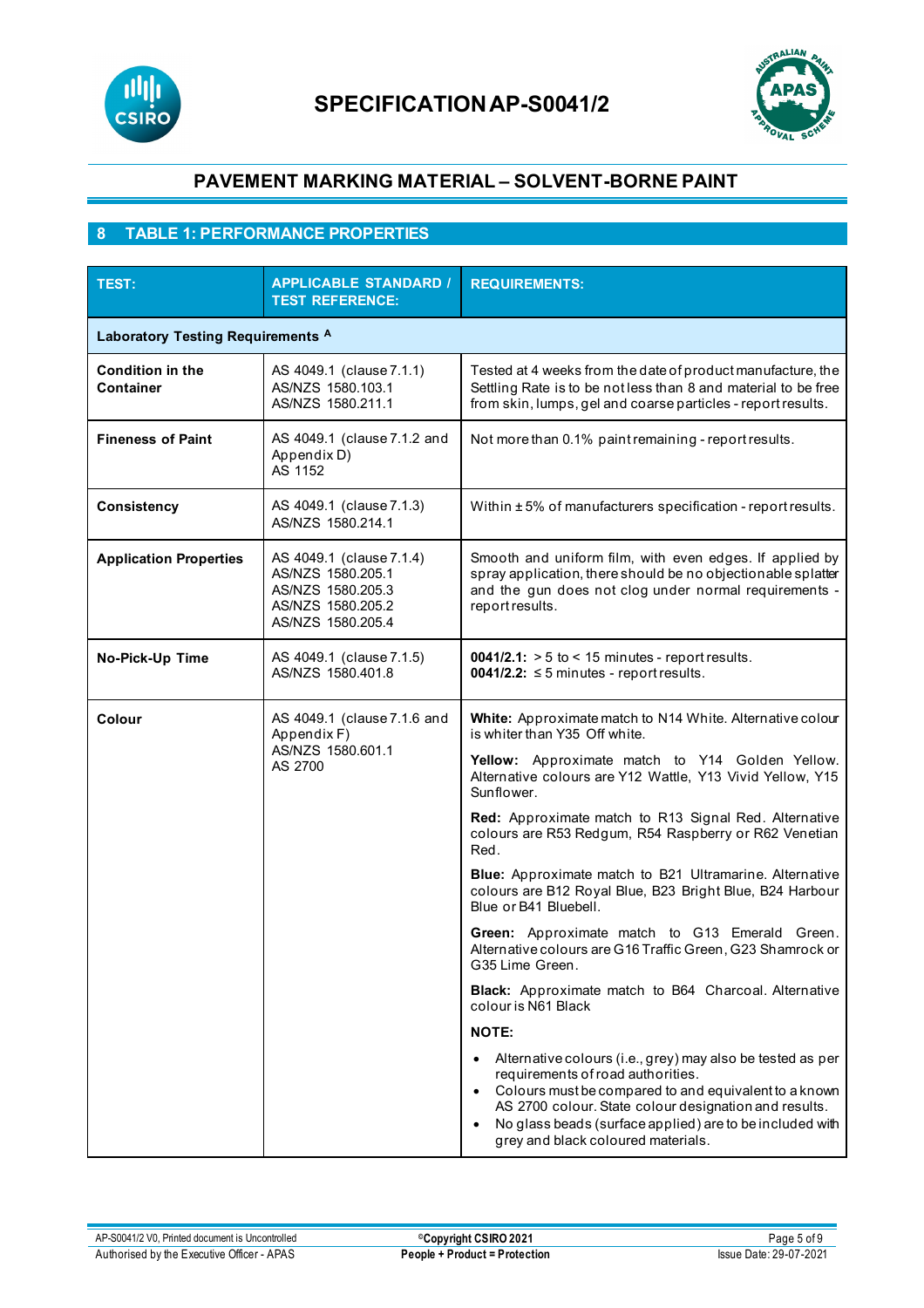



| <b>TEST:</b>                                                                                                                                                                                                                                                                                                                                      | <b>APPLICABLE STANDARD /</b><br><b>TEST REFERENCE:</b>                                                                                  | <b>REQUIREMENTS:</b>                                                                                                                                                                                                           |                                                                                                                |  |
|---------------------------------------------------------------------------------------------------------------------------------------------------------------------------------------------------------------------------------------------------------------------------------------------------------------------------------------------------|-----------------------------------------------------------------------------------------------------------------------------------------|--------------------------------------------------------------------------------------------------------------------------------------------------------------------------------------------------------------------------------|----------------------------------------------------------------------------------------------------------------|--|
| Laboratory Testing Requirements <sup>A</sup> (Cont.,)                                                                                                                                                                                                                                                                                             |                                                                                                                                         |                                                                                                                                                                                                                                |                                                                                                                |  |
| <b>Specular Gloss</b>                                                                                                                                                                                                                                                                                                                             | AS 4049.1 (clause 7.1.7 and<br>Appendix F)<br>AS/NZS 1580.602.2                                                                         | $\leq$ 20 gloss units (using a 60 degree head) - report results<br>innovations develop.                                                                                                                                        | NOTE: Alternative gloss levels will be considered on a case<br>by case basis by the APAS EO as any new product |  |
| <b>Luminance Factor</b>                                                                                                                                                                                                                                                                                                                           | AS 4049.1 (clause 7.1.8,<br>Appendix G, Method 1)                                                                                       | White: $\geq 80$ % - report results.<br><b>Yellow:</b> $\geq 50$ % - report results.<br><b>Black:</b> $\leq$ 5 % - report results.<br>Grey: $> 5 \% - 15 \%$ - report results.<br>Other Colours: $\geq 15$ % - report results. |                                                                                                                |  |
| <b>Resistance to Bleeding</b>                                                                                                                                                                                                                                                                                                                     | AS 4049.1 (clause 7.1.9 and<br>Appendix E)                                                                                              | $\geq$ 4 on grey scale - report results.                                                                                                                                                                                       |                                                                                                                |  |
| <b>Storage Properties</b>                                                                                                                                                                                                                                                                                                                         | AS 4049.1 (clauses 7.1.10,<br>7.1.4 and Appendix C)<br>AS/NZS 1580.214.1<br>AS/NZS 1580.103.1<br>AS/NZS 1580.211.1<br>AS/NZS 1580.211.2 | initial value. Report Initial and storage values.<br>No skinning.<br>Settling rate > 4.<br>$\bullet$<br>Readily reincorporated.<br>Report all results.                                                                         | Change does not exceed ± 5 Krebs Units (KU) from                                                               |  |
| <b>Volatile Organic</b><br>Content (VOC)                                                                                                                                                                                                                                                                                                          | APAS AP-D181                                                                                                                            | $> 250$ and $< 500$ g/L<br>Report results.                                                                                                                                                                                     |                                                                                                                |  |
| Performance Based Testing Requirements (Field Testing) A, B                                                                                                                                                                                                                                                                                       |                                                                                                                                         |                                                                                                                                                                                                                                |                                                                                                                |  |
| Setting up Performance Based Testing: Applicable Standard / Test Reference and Requirements<br>Refer to AS 4049.1 (clause 7.2 and Appendix H)<br>*Products applied with wet film thickness 375 µm ± 25 µm (or manufacturer's specified wet/dry film thickness)<br>$\bullet$<br>using Type B-HR glass beads at 300 $g/m^2 \pm 25 g/m^2$ bead rate. |                                                                                                                                         |                                                                                                                                                                                                                                |                                                                                                                |  |
| NOTE: *Variations to this can be made on a case to case basis dependant on the material under test, the glass bead<br>requirements of this material and via prior arrangement with the APAS EO.                                                                                                                                                   |                                                                                                                                         |                                                                                                                                                                                                                                |                                                                                                                |  |
| Measurements are to be taken at three intervals as specified below and all values reported:                                                                                                                                                                                                                                                       |                                                                                                                                         |                                                                                                                                                                                                                                |                                                                                                                |  |
| <b>Substrate Type:</b>                                                                                                                                                                                                                                                                                                                            | <b>Initial Measurement Point</b><br>$(IMP)$ :                                                                                           | <b>Interim Measurement Point</b><br>$(INMP)$ :                                                                                                                                                                                 | <b>Final Measurement Point</b><br>$(FMP)$ :                                                                    |  |
| Asphalt (or other<br>substrate types)                                                                                                                                                                                                                                                                                                             | After application / cure                                                                                                                | 2,000,000 vehicle passes                                                                                                                                                                                                       | 4,000,000 vehicle passes^                                                                                      |  |
| Spray Seal                                                                                                                                                                                                                                                                                                                                        | After application / cure                                                                                                                | 500,000 vehicle passes                                                                                                                                                                                                         | 1,000,000 vehicle passes^                                                                                      |  |
| NOTE: ^ Substrates must be subjected to specified number of vehicle passes in a 3 to 18 month period post application.                                                                                                                                                                                                                            |                                                                                                                                         |                                                                                                                                                                                                                                |                                                                                                                |  |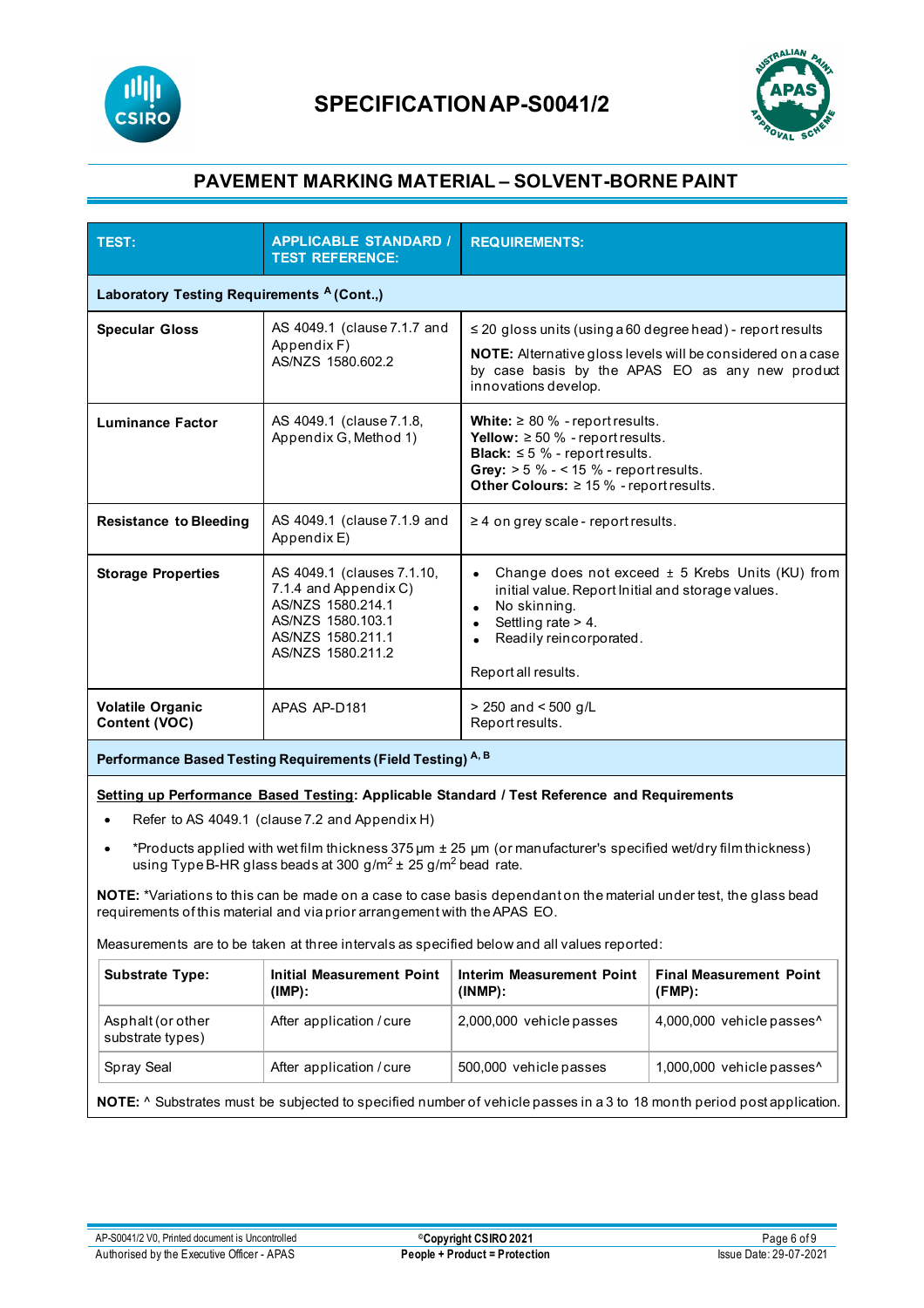



| TEST:                                                                | <b>APPLICABLE STANDARD /</b><br><b>TEST REFERENCE:</b>         | <b>REQUIREMENTS:</b>                                                                                                                                                                                                                                                                                                                                                                                                                    |  |  |
|----------------------------------------------------------------------|----------------------------------------------------------------|-----------------------------------------------------------------------------------------------------------------------------------------------------------------------------------------------------------------------------------------------------------------------------------------------------------------------------------------------------------------------------------------------------------------------------------------|--|--|
| Performance Based Testing Requirements (Field Testing) A, B (Cont.,) |                                                                |                                                                                                                                                                                                                                                                                                                                                                                                                                         |  |  |
| Degree of Wear                                                       | AS 4049.1 (clause 7.2.2 and<br>Appendix K)                     | Asphalt: $\geq$ 70% paint remaining intact at FMP<br>Spray Seal: $\geq 65\%$ paint remaining intact at FMP<br>Report all results.                                                                                                                                                                                                                                                                                                       |  |  |
| <b>Dry Retroreflectivity</b>                                         | AS 4049.1 (clause 7.2.3 and<br>Appendix I)                     | Longitudinal and Transverse (and other markings)                                                                                                                                                                                                                                                                                                                                                                                        |  |  |
|                                                                      |                                                                | <b>Substrate</b><br><b>IMP</b><br><b>INMP</b><br><b>FMP</b><br>$\text{mcd/m}^2/\text{lx}$<br>$mcd/m^2/lx$<br>$mcd/m^2/lx$<br>Type:<br>All substrate<br>$\geq 250$<br>$\geq 200$<br>$\geq 150$<br>types                                                                                                                                                                                                                                  |  |  |
|                                                                      |                                                                | Report all results.                                                                                                                                                                                                                                                                                                                                                                                                                     |  |  |
| Wet Retroreflectivity                                                | AS 4049.4 (clause 6.3.3,<br>Table 4, Appendix K Method<br>2)   | Applicable to all substrate types and all colours<br>(except grey and black):<br>$\geq$ 80 mcd/m <sup>2</sup> /lx at all times - report results.<br><b>NOTE:</b> Measurements to be taken at IMP, INMP, FMP and<br>results reported.                                                                                                                                                                                                    |  |  |
| Luminance                                                            | AS 4049.1 (clause 7.2.4,<br>Appendix G Method 2)               | White: Lighter than Natural Colour System (NCS) swatch<br>S 2500-N - report results.<br>Yellow: Approximate match to Natural Colour System<br>(NCS) swatch S 1070-Y20R - report results.<br>NOTE: This is applicable to white and yellow materials only,<br>refer to Colour Change for all other colours.                                                                                                                               |  |  |
| <b>Colour Change</b>                                                 | AS 4049.4 (clause 6.3.8 and<br>Appendix G)                     | All colours assessed at IMP, INMP, FMP testing points must<br>have results ≥ 3 on grey scale - report results.<br>NOTE: Only colours are assessed in this method, refer to<br>Luminance for white and yellow material testing.                                                                                                                                                                                                          |  |  |
| <b>Skid Resistance</b>                                               | AS 4049.4 (clause 6.3.5 and<br>Appendix J) and/or TP343        | ≥ 45 BPN or ≥ 0.55 Grip Number - report results.<br>NOTE: Must be tested at two pre-determined locations<br>within the field testing area and locations reported.                                                                                                                                                                                                                                                                       |  |  |
| <b>Slip Resistance</b>                                               | AS 4049.4 (clause 6.3.6)<br>AS 4663 Appendix A and<br>Table A1 | $\geq$ 35 BPN - report results.                                                                                                                                                                                                                                                                                                                                                                                                         |  |  |
| <b>Visibility</b>                                                    | AS 4049.5 (clause 8.3.1 and<br>Appendix C)                     | Markings must be easily recognisable and clearly visible and<br>must meet the minimum visual performance levels for<br>Transverse (and other) markings (Table C1) or Longitudinal<br>(Table C2),<br>whichever is<br>markings<br>applicable.<br>A minimum of 5 testing locations over the length of a road<br>must be assessed. Record and report all measurements, the<br>weather, on-road and lighting conditions. Report all results. |  |  |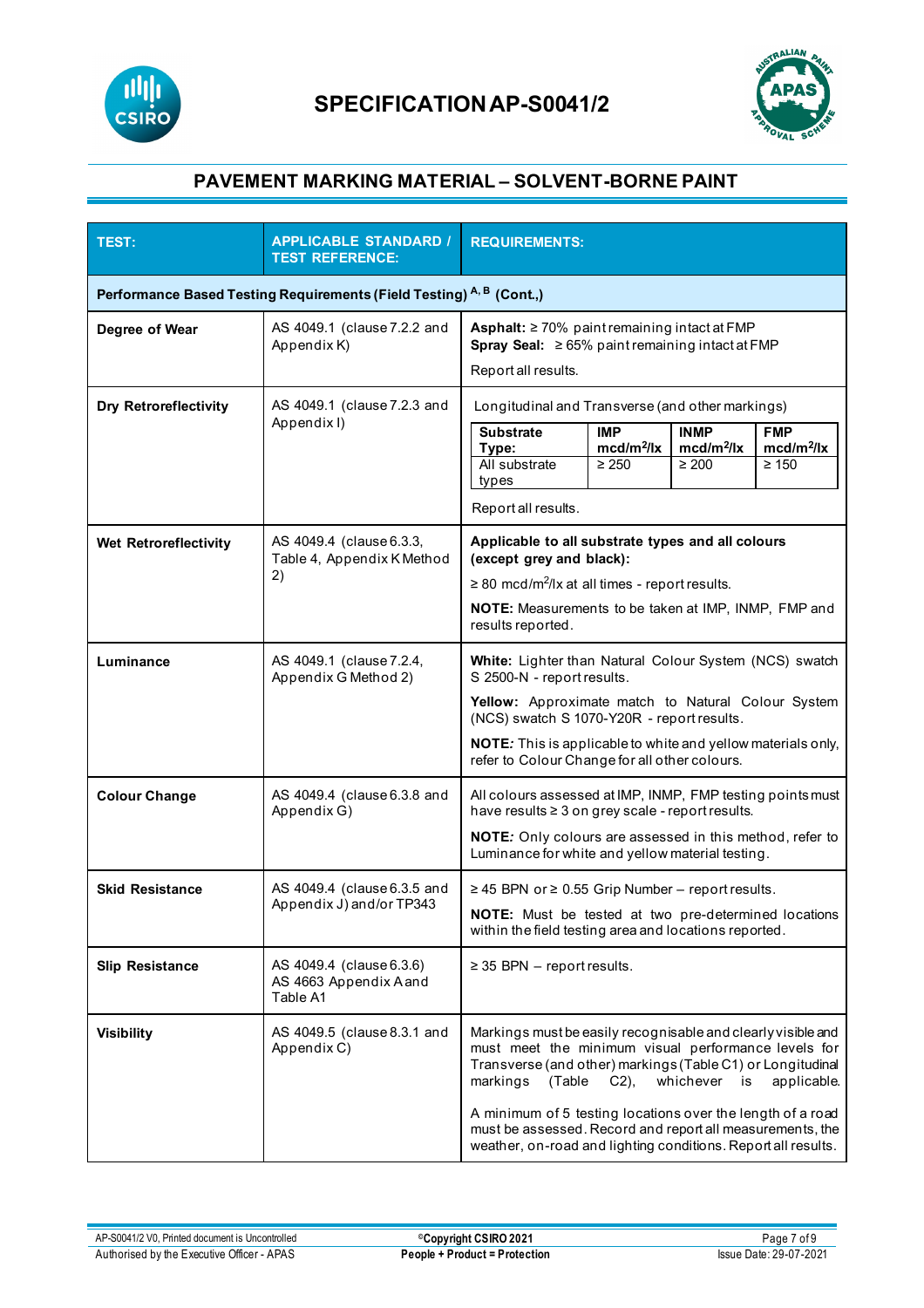



### **NOTE:**

- **A:** Laboratory Testing must be conducted by an ACEand field testing by a CRCL. From **31st July 2023**, all laboratory and field testing must be carried out by an AS ISO/IEC 17025 accredited facility with all applicable testing under its Scope of Accreditation. The NATA website can assist in identifying an appropriate testing facilit<u>[y https://www.nata.com.au/](https://www.nata.com.au/)</u>
- **B**: Performance Based Testing (Field Testing) can be conducted by the following CRCLs:

Australian Road Research Board (ARRB) David Milling Team Leader, Transport Safety 21 McLachlan Street, Fortitude Valley, QLD, 4006 Phone: +61 438 859 779 Email[: david.milling@arrb.com.au](mailto:david.milling@arrb.com.au)

Department for Infrastructure & Transport – South Australia George Spartalis Technical Officer Photometrics Laboratory, Road Asset Management Services Phone: +61 8 8260 0578 Email[: george.spartalis@sa.gov.au](mailto:george.spartalis@sa.gov.au)